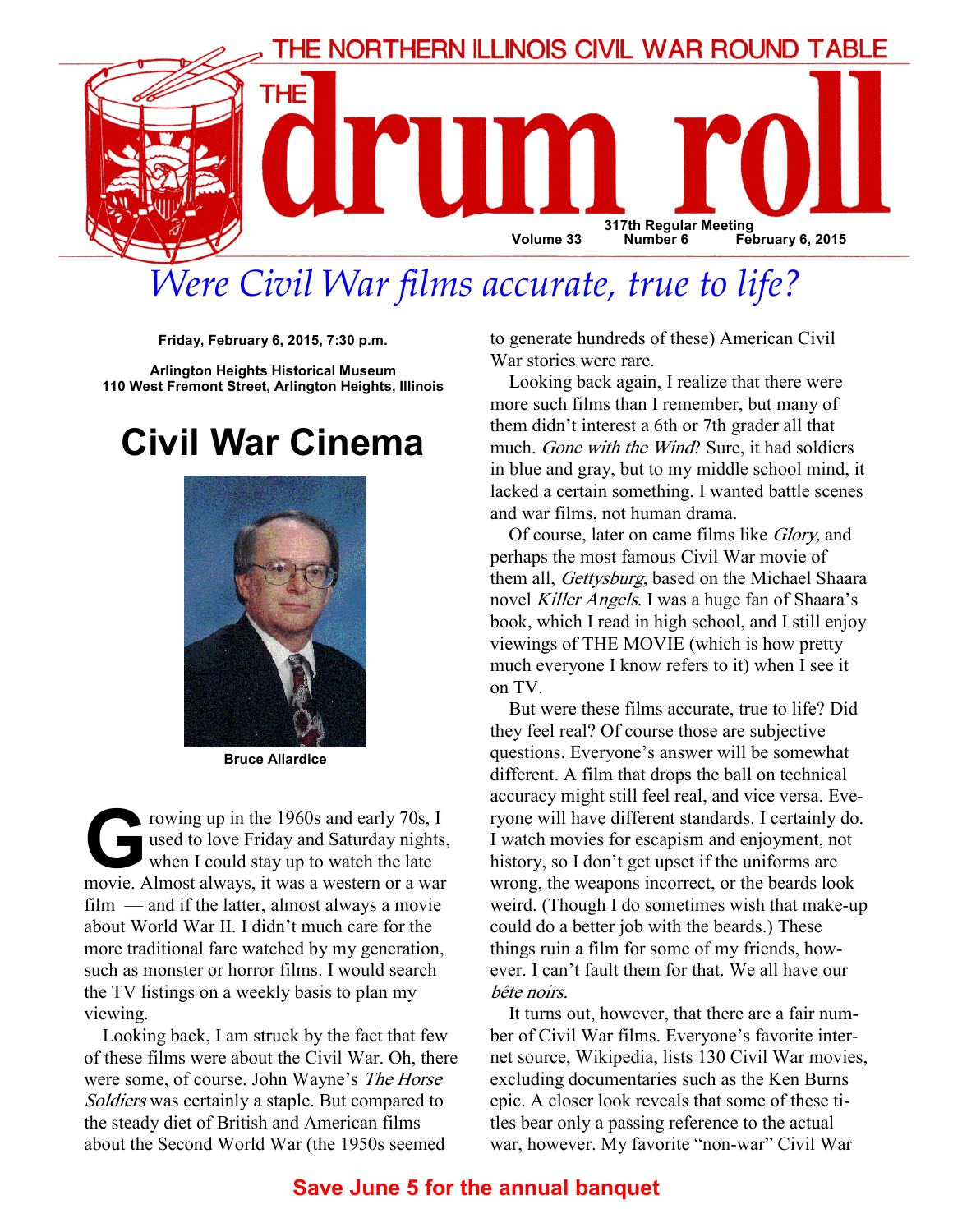film is one I have never seen. It's called In the Electric Mist and is based on a James Lee Burke novel, set in present-day Louisiana. Its Civil War connection? The protagonist, a police detective, keeps hallucinating that he sees and talks to General John Bell Hood. I read the book and enjoyed it, so I would greatly like to see the movie.

This month, our speaker is Bruce Allardice, who is going to talk to us about Civil War films. Bruce is of course well known to the Northern Illinois Civil War Round Table, as both a member and previous speaker. I don't know if Bruce has

seen *In the Electric Mist*, but I am hoping he has. Perhaps he can enlighten me as to whether or not it is worth tracking down. Please join us on Friday, February 6, to hear Bruce. The doors open at 7:00 p.m., and the meeting starts at 7:30.

If you would like to join us for dinner with Bruce Allardice at Sam's of Arlington restaurant, 1863 West Central Road, Arlington Heights, at 5:30 p.m. before the meeting on February 6, please contact me at DPowell334@aol.com or (847) 343-2032 by Wednesday, February 4. — Dave Powell

# Minnesota's Civil War Dakota Uprising of 1862

#### By Tom DeFranco

On Friday, January 9, 2015, the Round Table's own two-time president, Jerry Allen, presented the story of the Dakota uprising in Minnesota I regret not being in attenble's own two-time president, Jerry Allen, presented the story of the Dakota uprising in Minnesota. I regret not being in atten-

dance at the meeting that evening, but here is the story in black and white in Jerry's [minimally edited] words.

Although we think of Sioux as one group of Native Americans, this group actually is made up of three tribes: Dakota, Nakota, and Lakota. In 1850, the Dakota homeland was about 38,000 square miles of

kota losing the part of their reservation north of the Minnesota River.

The hope was that the Dakota would adopt a farming culture, but the results were modest at



Dakota Execution

best. Farming and hunting on the reservation did not support the Dakota, so they had to rely on food and supplies sold to them by traders on credit, resulting in debts that would be paid by the government-provided annuities. The Dakota began to resent their lost land, food shortages, and a famine following a crop failure in 1861. In 1862,

Minnesota and northern Iowa. In the summer of 1851, United States and Dakota leaders negotiated the Treaty of Traverse des Sioux and the Treaty of Mendota, which resulted in the Dakota being relegated to a 20-mile-wide reservation along 150 miles of the Minnesota River. In exchange the Dakota received goods and annuity payments. When Minnesota became a state in 1858, there were further negotiations that resulted in the Da-Page 2 drum roll, February 2015

the federal government was late in paying the promised annuity because of the Civil War. Because of the late annuity payment, traders stopped extending credit to the Dakota and tensions increased.

On Sunday, August 17, the annuity payment was on its way, but it arrived too late to prevent violence. Four young Dakota were hunting near Acton, Minnesota, when things got out of hand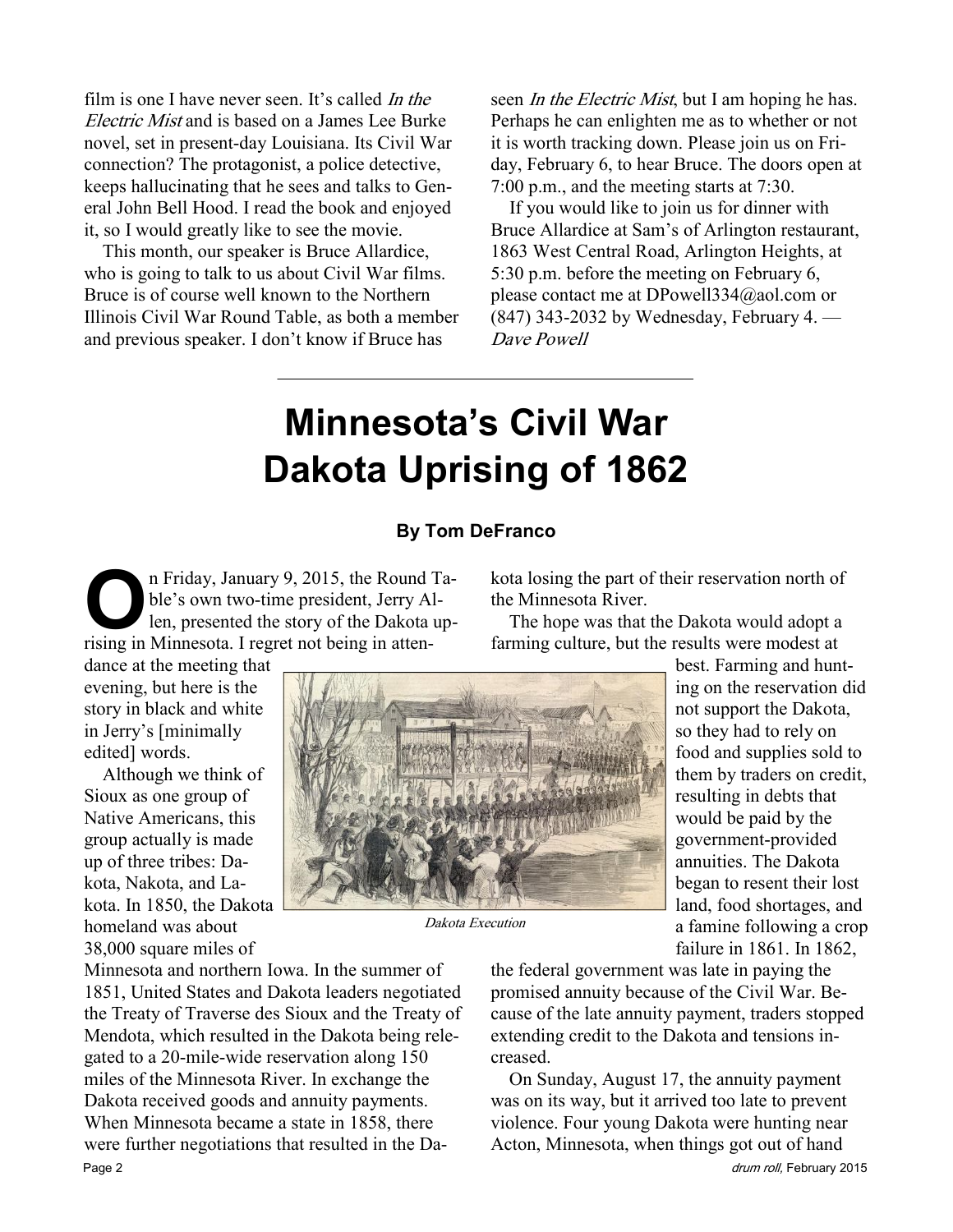resulting in the killing of five white settlers. A Dakota war council was convened, and Little Crow agreed to lead attacks and drive out the whites. On the morning of August 18, he led a group that attacked the Lower Sioux Agency where 21 were killed. The violence spread across southwestern Minnesota, and more than 200 were killed that day. The military force at nearby Fort Ridgely was undermanned and unprepared for the crisis it was facing. Company B of the 5th Minnesota came out to find out what was going on, but they were ambushed at Redwood Ferry resulting in 24 soldiers, including Captain John Marsh, being killed in the battle.

Meanwhile, back at Fort Ridgely, Lieutenant Thomas Gere, who had the mumps, commanded 30 men, and refugees were streaming in. Gere sent a message by courier to Governor Alexander Ramsey asking for help. Ramsey appointed Henry Hastings Sibley as colonel of the 6th Minnesota to quell the uprising. On August 28, he arrived at Fort Ridgely with 1400 soldiers, too late to help on August 19.

Little Crow was ready to attack the undermanned fort, but his younger warriors wanted to attack New Ulm, which was an easier target with more plunder. About 100 warriors attacked New Ulm, but without experienced chiefs the attack

failed. Without these younger warriors, Little Crow delayed his attack on Fort Ridgely. This delay allowed time for more soldiers to arrive. There were two failed attacks on Fort Ridgely and another failed attack on New Ulm.

Little Crow's warriors continued to surround the fort until Sibley arrived on August 28. On September 2 about 150 troops were attacked at Birch Coulee resulting in 13 soldiers killed before a column of 240 soldiers arrived from Fort Ridgely, causing the withdrawal of the Dakota. On September 23, Sibley led about 2000 soldiers against about 1200 Dakota at Wood Lake, resulting in a defeat of the Dakota. This would be the last battle in Minnesota.

The Dakota Uprising resulted in the killing of from 450 to 800 civilians, 150 Dakota, and 77 soldiers. There would be 498 trials of Dakota warriors; 303 were condemned to hang. President Lincoln reviewed these proceedings and found that only 38 should be executed. So on December 26, 1862, 38 Dakota were hanged in Mankato, Minnesota, the largest mass execution in our history.

I wish to thank Jerry Allen for the above written form of his presentation, and again I regret missing the presentation. On behalf of the Round Table, I wish to thank Jerry for a terrific re-telling of the Dakota uprising of 1862.

### February Events

February 8, Civil War Museum, Kenosha, WI. David Powell will speak on Chickamauga Up Close, 1 p.m., \$15 (\$10, Friends of the Museum). Information on museum programs is available at (262) 653-4140 or www.thecivilwarmuseum.org. February 11, Civil War Museum, Kenosha, WI. Lincoln Lore Discussion Group will cover Lincoln Material Culture and Artifacts, noon. Topics arise from the museum's collection of Lincoln Lore Bulletins, first published by the Louis A. Warren Lincoln Library and Museum in 1928. Links for downloading each session's Bulletin can be found at www.thecivilwarmuseum.org. February 12, Lake County Civil War Round Table. Daniel Johnson will speak on Thomas Chesterfield.

February 13, Civil War Museum, Kenosha, WI. Jerry Kowalski will speak on General Thomas and the Battle of Nashville, noon. Program sponsored by the Milwaukee Civil War Round Table and the Iron Brigade Association.

February 13, Chicago Civil War Round Table. Leslie Goddard will speak on Gone With the Wind and the Construction of Civil War Memory.

February 20, Salt Creek Civil War Round Table. Bill Hupp will speak on battlefield preservation. February 25, Civil War Museum, Kenosha, WI. Lincoln Lore Discussion Group will cover Lincoln the Lawyer, noon. Links for downloading each session's Lincoln Lore Bulletin can be found at www.thecivilwarmuseum.org.